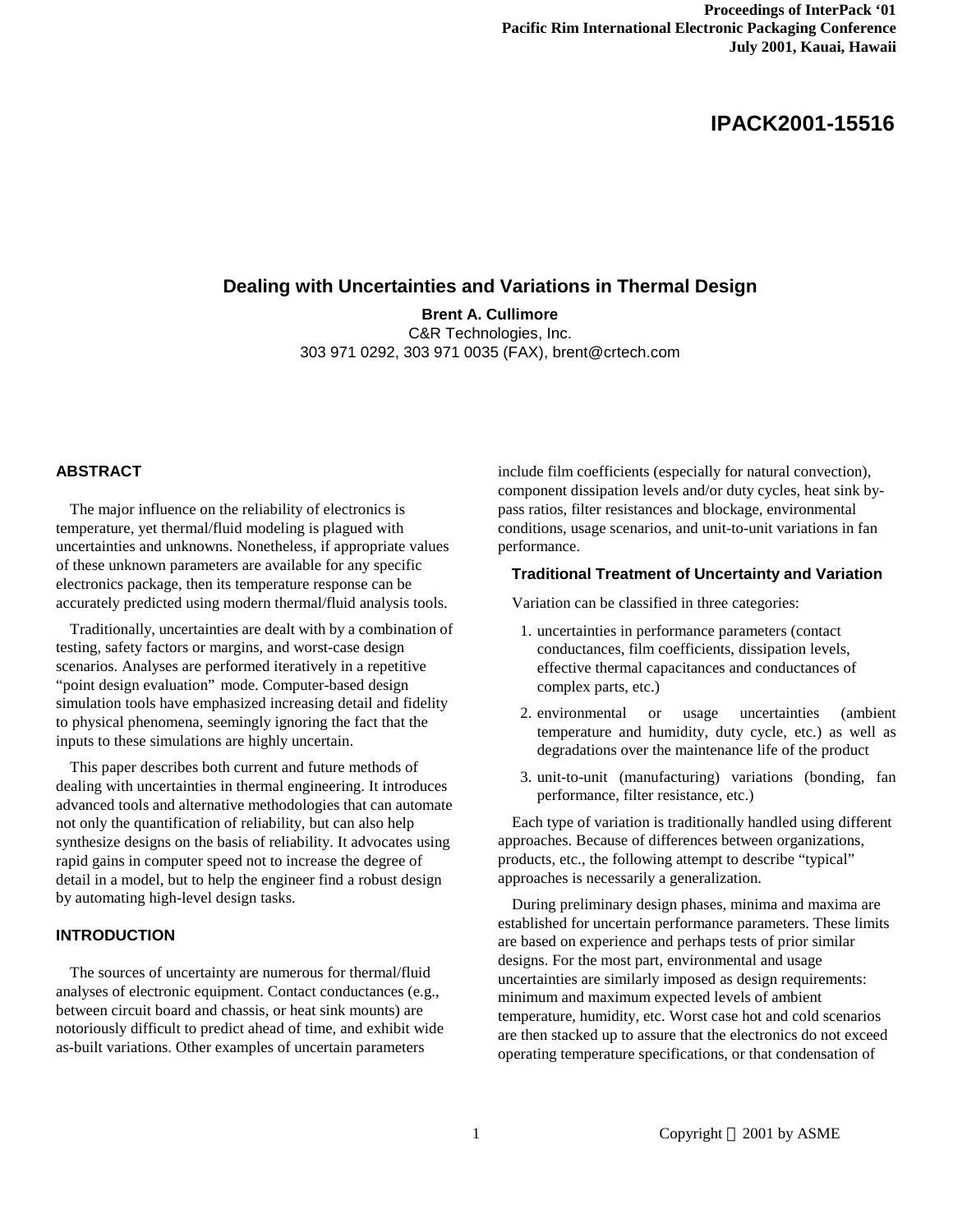humid air is precluded, etc. For example, a worst-case hot environment is often combined with a the lowest estimate of bond conductance and the highest estimate of component dissipation rates.

Subsequent tests might reduce at least the performance uncertainties if not the variations in usage and ambient environment, but more often than not the results of these tests are applied not to the current unit (which has already been designed), but to the design and analysis of future equipment. Values for performance uncertainties are calculated from limited test data, primarily for use in calibrating a thermal/fluid model of the equipment. Unfortunately, because of the systemlevel interactions of radiation and fluid flow, it rarely makes sense to perform thermal tests at low levels of assembly, and this means that the thermal/fluid model to be calibrated contains several (perhaps 5 to 30) simultaneous unknowns. Also, some unknowns (e.g., film coefficients) will vary over a range of test conditions (e.g., fan speeds). Most often, multiple unknowns are addressed serially: the parameter judged to be the most influential is corrected first, then fixed while the second parameter is subsequently adjusted, ad nauseam.

Unfortunately, even if all uncertainty could be removed in performance parameters such as contact conductances and film coefficients, variations and uncertainties remain in environment, usage, manufacturing, and installation. Often, these uncertainties are treated using design margins, safety factors, or other conservatisms based on experience or tradition. For example, a common upper limit for silicon-based transistors is 125°C. This temperature represents the "knee in the curve" past which failure becomes increasingly likely. To overcome environmental uncertainties as well as unit-to-unit variations, a margin is applied: the operational temperature limits might be set to 115°C, for example, allowing 10°C margin. Ideally, such margins are based on tests and analysis of the specific unit. Realistically, however, it is based on company or customer standards: generalized traditions that may or may not be appropriate for the current package. To overcome uncertainties in performance parameters and in the analysis itself, additional margin (perhaps 5 to  $15^{\circ}$ C) is typically applied during preliminary (pre-test) design phases. Again, these margins are based on standards or traditions, and not on the particulars of the current application.

## **The Need for a New Method**

Overdesign is expensive. Underdesign is both risky *and* expensive (damaged reputation). Different disciplines (thermal, electrical, structural, etc.) communicate worst-case *derived* requirements to each other rather than attempting to couple the design analyses. For example, dissipation levels in batteries are difficult to quantify, so extremes are used as design cases. This leads to designs that are heavier and more costly than they need to be, *and in some cases does not even result in a safer or more* 

*reliable design* if a more risky technology had to be selected in order to meet strenuous derived requirements.

Even within the single discipline of thermal management, overdesign exists due to stack-up of margins and worst-case scenarios until the design case is unrealistic and will likely never occur. Additional margin is then added to cover *uncertainties* in thermal modeling, environment, and component sizing. Only when meeting an extreme stack-up of margins and uncertainties becomes impossible does a renegotiation of adequate margin begin, and such renegotiations are seldom based on any mathematical rigor or true knowledge of the underlying risk.

#### **AUTOMATED MODEL CALIBRATION TECHNIQUES**

As was noted above, if there were no uncertainties in input performance parameters, then temperature responses can be accurately predicted using modern thermal/fluid analysis tools. This fact is often exploited to calibrate thermal/fluid models: to reduce or eliminate uncertainties by backing out the values of those uncertainties that generate the best comparison with test data. In many ways, thermal/fluid analyses become elaborate extrapolations of known (tested) points.

As was also noted above, however, the means for calibrating (or "correlating") these models is primitive: repetitive analysis runs made varying one parameter at a time. A better calibration would result by varying all parameters simultaneously. Furthermore, the basis of comparing test data with predictions is rarely based on any mathematical procedure; often, a visual comparison is made between plotted data and predictions.

Automated techniques are available for finding the best-fit estimates of performance uncertainties, although they are as yet rarely employed. These automated techniques not only eliminate a laborious and commonly disliked task, they also get better results than the traditional manual, visual methods. Therefore it is not because of user hesitation that these techniques are not more commonly employed. Rather, it is because these techniques are not well known and because few thermal/fluid modeling tools have these techniques built-in and software packages external to the modeling tools are cumbersome, slow, and expensive. These deployment issues will be addressed at the end of this paper. For now, the basic techniques will be described.

#### **Calibration as an Optimization Process**

The task of an automatic calibration algorithm is to find the values of N uncertain parameters ("*calibration variables*") such that the difference between test data and simulation predictions is minimized: find the best-fit values of those parameters. The key to automating this task is to recognize that this is the same algorithm as that followed by a generalized optimization algorithm (also referred to as nonlinear programming, or NLP). To use such an algorithm for calibration, one needs to simply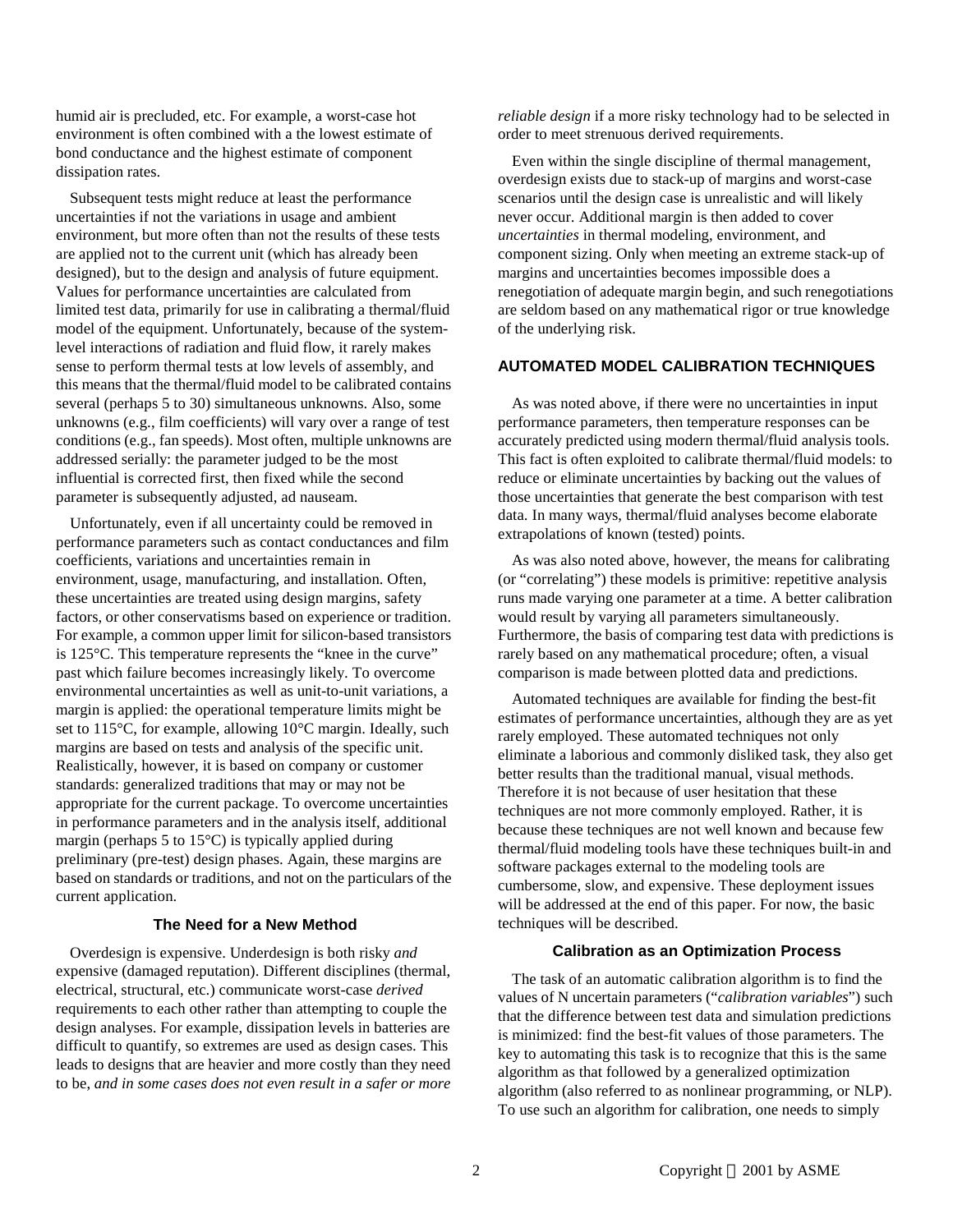redefine nomenclature, replacing "design variables" with "calibration variables" and making the "objective to minimize" a measure of the error between predictions and test data. In other words, a wealth of previous research and software solutions is already available that can be readily exploited.

Figure 1 illustrates how an optimization algorithm applies to a calibration task. The algorithm seeks the values of calibration variables (two are depicted in Figure 1 for visualization purposes) such that the objective function (O), being a measure of the difference between test (T) and predictions (P), is minimized. There are many ways to describe such an objective function, with the simplest being a least-squares fit over all comparison points (i):

$$
O = \sqrt{\sum_i (T_i - P_i)^2}
$$

With this method, there are usually no constraints (such as the one depicted in Figure 1).

In the case of clean (noise-free) data, a better fit (albeit more costly and more difficult to set  $up<sup>1</sup>$ ) can be found using minimized maximum error, or "MINIMAX" techniques:

$$
O = MAX_i | T_i - P_i |
$$

Note that a key feature of using an optimization algorithm is that all calibration parameters are changed simultaneously, rather than the traditional serial approach, which corresponds to a series of optimizations each applied to a single parameter. Working in the N-dimensional space of all N calibration parameters at once is not only more efficient, it yields a better correlation.



## **Figure 1. Calibration as an Optimization (Hill Climbing or Valley Descending) Process**

Figure 2 shows how a traditional point-design simulation can be executed iteratively to implement such an optimizationbased approach. Typically, between 30 and 300 executions of the simulation are required to perform most calibration tasks. Depending on the implementation (see last section in this paper), the cost of such runs can be substantially less than this number (30 to 300) times the cost of a single stand-alone simulation run. In any case, fewer runs are required than in a traditional "manual, serial, visual" technique, and all of them are automated.



## **Figure 2. Thermal/fluid Point Simulations Executed as an Iterative Subprocess of Calibration**

Figure 3 illustrates the application of such automated calibration tools to the case of a transient in a two-phase heat exchanger. While the details of this comparison are beyond the scope of this paper, note that four correlation parameters were chosen, and a maximum error of less than 3°C was achieved with 42 iterations of the transient simulation (42 transient runs, each using a different set of values for the four calibration parameters).

#### **Problems and Responsibilities**

Despite all of the benefits of automated thermal/fluid model calibration techniques, analyst responsibility is not eliminated so much as shifted.

First, the choice of which parameters to declare as uncertain, and within which bounds, is critical. Failure to include a critical parameter or sufficient variation in a parameter can yield a false fit, yet too many parameters with bounds that are too liberal is inefficient.

Second, as was noted above, many different definitions of "best fit" can be mathematically specified. For example, a weighted least-squares is possible assigning more value to good correlation at critical components, or at critical simulation times, etc.

<sup>1.</sup> Such approaches are heavily constrained owing to the non straightforward approach required to avoid introduction of discontinuities in the objective function, as discussed in Cullimore, 2001.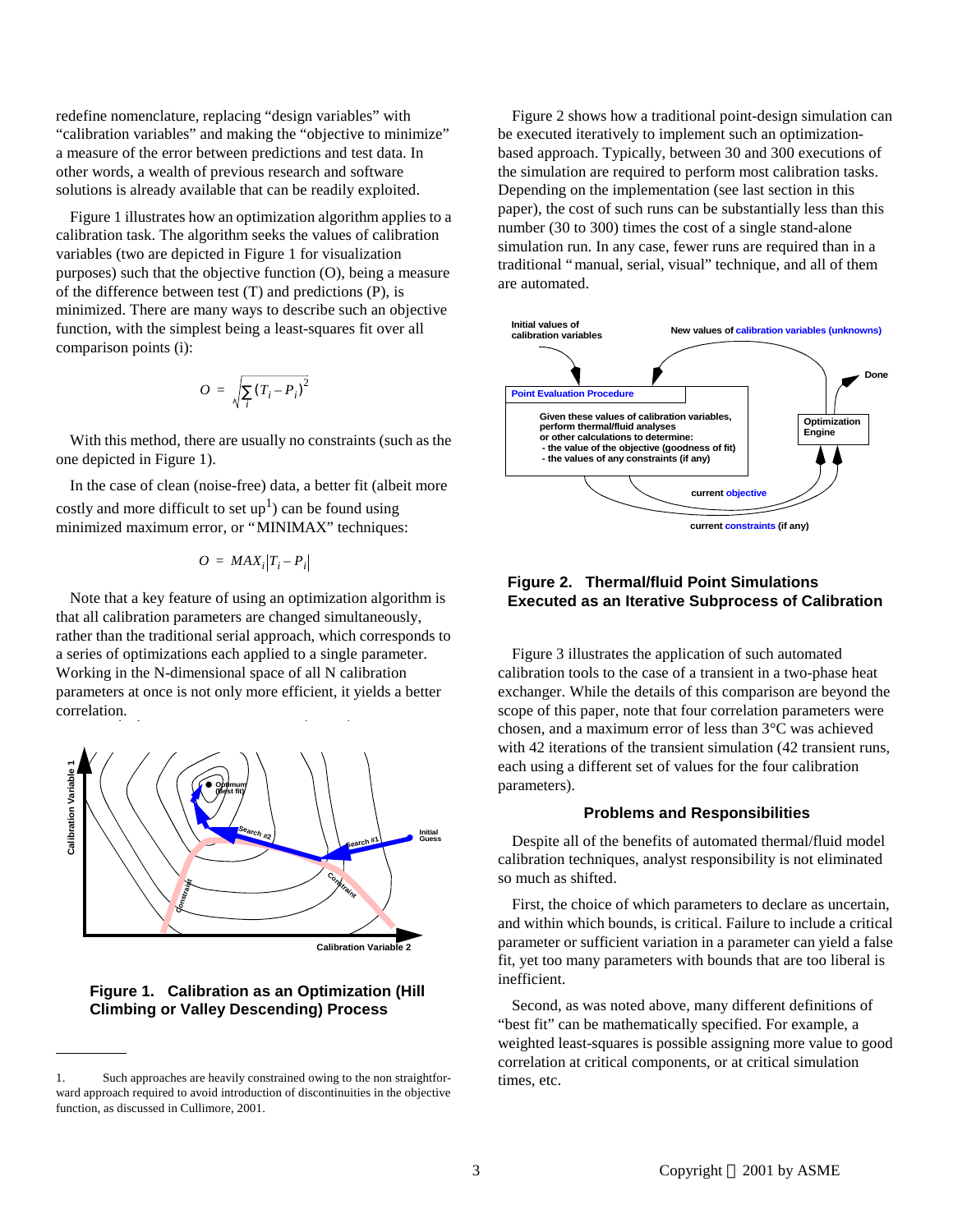

**Before (best guess, vendor data)**



**After (calibrated to test)**

## **Figure 3. Example of Automated Calibration of Four Uncertainties in a Heat Exchanger Transient**

Third, unlike linear algebra it is possible to have more unknowns (calibration variables) than equations (data points) and still yield a useful solution. However, it is increasingly possible in those cases (few or inappropriate test data points compared to a large number of uncertainties declared) to yield multiple solutions: multiple local minima in the objective function. Therefore, the user retains the responsibility of assuring that the test data contains enough information to "pin down" the values of all uncertainties applied. For example, no amount of steady-state test data will yield a value for the effective thermal mass of some component: at least one transient temperature trace is required.

With practice, however engineers quickly gain intuition regarding the selection of uncertain parameters, their ranges, and appropriate procedures and subprocedures for extracting their values from test data using automated techniques.

#### **Implementing Automated Calibration Techniques**

Recognizing the fact that model calibration is a task that can be posed to a general optimization engine is only half of the solution. The other half is to have these capabilities work conveniently with the thermal/fluid analyzer that is used to generate the performance predictions. Because the implementation of automated calibration techniques parallels the implementation of reliability analysis techniques that will be described next, the discussion of such deployment issues is deferred until the end of the paper.

## **RELIABILITY OF THE THERMAL DESIGN**

Of course, determining unknowns by test can never completely eliminate all sources of uncertainty. Uncertainties remain in manufacturing and installation tolerancing, environmental and usage variation, degradations, etc.

As an alternative to stacking up worst-case scenarios and using rigid margins or safety factors, the engineer could combine these factors statistically to yield information about the degree of confidence ("reliability") in a particular point design. At the very least, the appropriateness of the traditional margins and methods can be assessed. In other words, the engineer could generate not just a single performance predictions but also a distribution of performance predictions with associated probabilities of occurrence, as shown graphically in Figure 4.

#### **Random Variables and Their Distributions**

To perform a reliability assessment, the analyst starts by identifying which parameters (dimensions, properties, boundary conditions, etc.) are uncertain. These *random variables* will be allowed to vary over a prescribed range, and any one value of such a random variable has a given probability of occurrence, at least in comparison to other values. This variation is called a *probability distribution*.

The simplest type of distribution is a *uniform* one: the random variable may assume any value with equal probability between a lower limit and an upper limit (depicted at the left of Figure 5). This is an important class of distributions because it represents an easy transition from the current margin-based approach of worst-case high and low values. The margin-based approach to handling uncertainty is excessively conservative, corresponding to two delta (spike) distribution functions at the upper and lower limits, whereas the uniform distribution acknowledges that values in between are at least as likely to occur as the extremes. Nonetheless, the uniform distribution is very simplistic: in most distributions values near the extremes are much less likely to occur than values near the middle.

The most common type of nontrivial distribution is the *normal* or *Gaussian* distribution. It is a symmetric distribution that can be completely described by a mean value and a standard deviation. Many times, an engineer will know the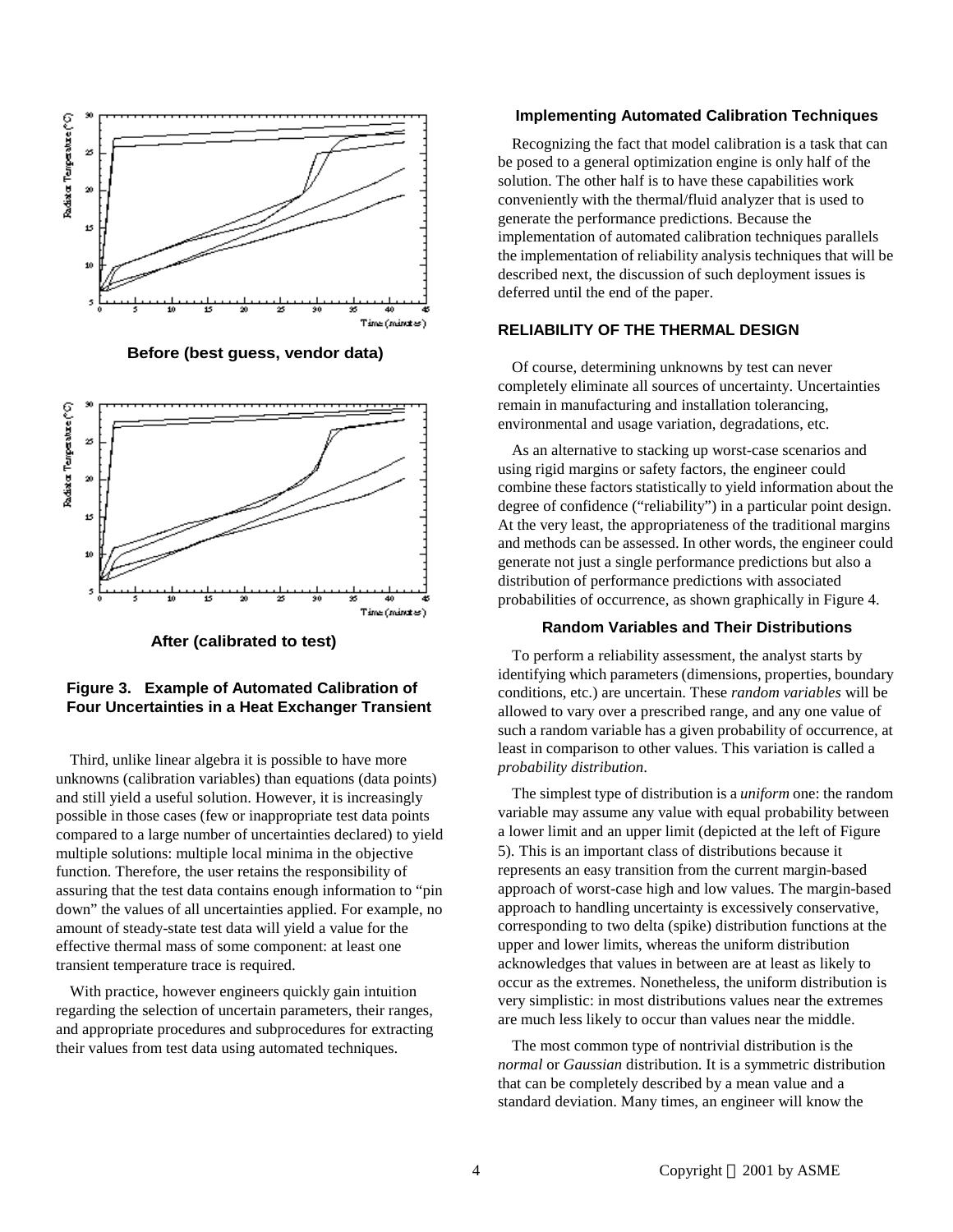



nominal value of a parameter along with an upper and/or lower limit. Frequently these upper and lower limits correspond to a known number of standard deviations (usually two or three) off the mean. Sometimes, a Gaussian distribution is appropriate, but a theoretical range between negative and positive infinity is nonphysical or would cause numerical problems: a truncated normal distribution is required. Another possibility is a triangular (witch's hat) distribution, useful when all that is known is a most likely value plus a lower and upper bound.

In fact, there are many types of distributions possible (e.g., log normal, Weibull, Chi-square, exponential, etc.), each suited for a different purpose. It even possible that a distribution function is produced from test or manufacturing data or from a previous analysis. Therefore, the ability to treat arbitrary probability distribution functions is important.



**Figure 5. Various Types of Distributions for Random Variables**

## **Reliability Estimation Methods**

Given a thermal/fluid model with random variables and defined failure limits, there are several means of estimating the chances that these limits will not be exceeded. For example, the following three choices employ three very different statistical analysis techniques:

1. Monte Carlo Sampling. This method selects the values of uncertain variables randomly according to their probability distribution functions. As an example, for a uniform distribution any value within the valid range is selected using a uniform random number generator. For normal distributions, random values are selected, but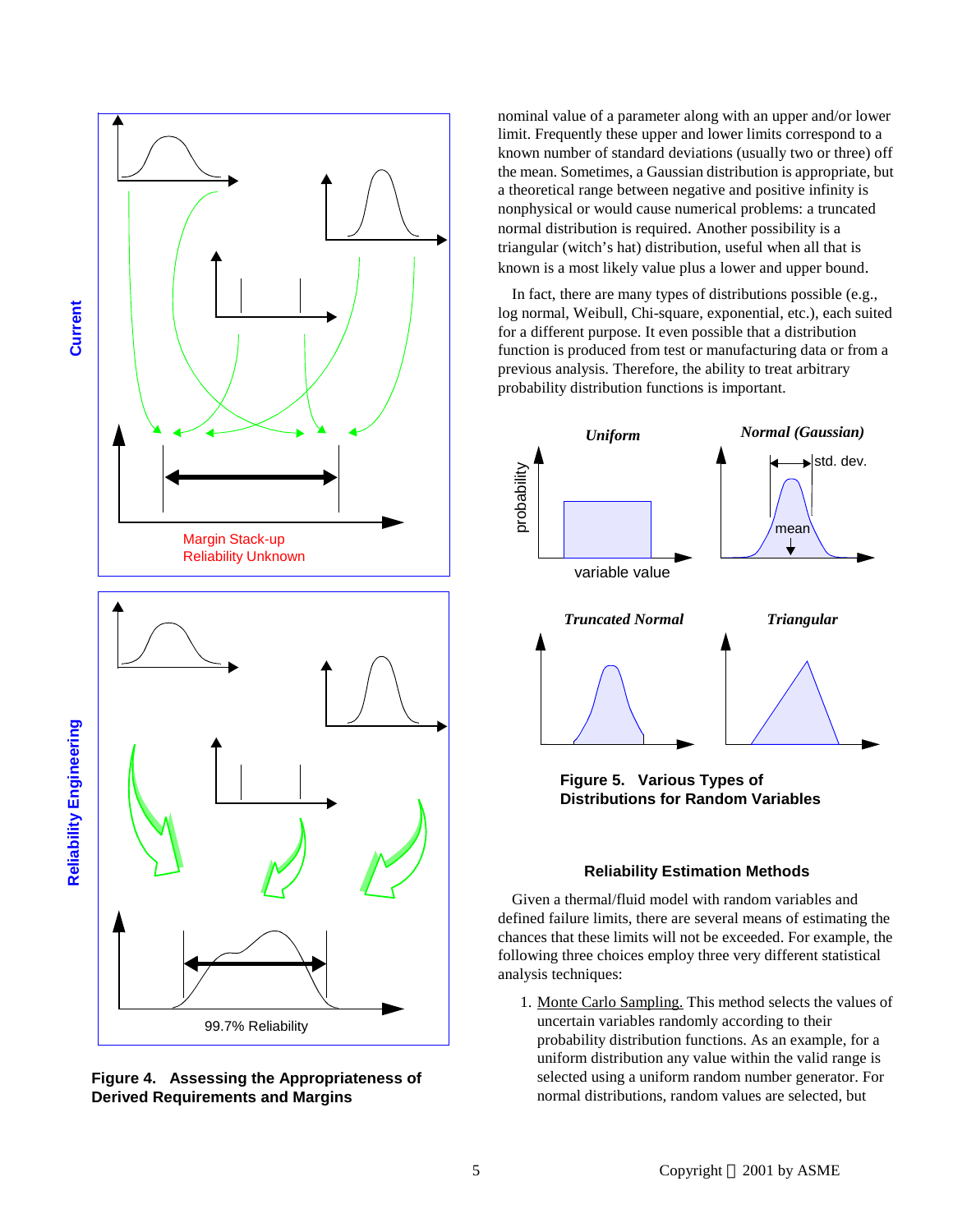values near the center (the mean) will be generated more frequently than those at the extremes. The Monte Carlo approach requires many samples (on the order of 1000 analyses) and is therefore expensive. However, it yields the most information, and its accuracy can be easily extended with cumulative runs.

- 2. Descriptive Sampling. Unlike Monte Carlo methods, this approach has a known cost: the user specifies the number of samples to be made (based on what they can afford). This number becomes the resolution with which the distributions in the random variables are subdivided. For example, if the number of samples selected is 100, then each input profile will be divided into 100 regions of equal probability. Once the distributions of the random variables have been subdivided, only one value from each subdivision (the center of the corresponding region in the cumulative distribution function) is sampled, since each of these values is as probable as any of the others. Although five to ten times faster than Monte Carlo sampling for the same accuracy, drawbacks to this approach include lack of accuracy estimation or confidence: have enough samples been taken? Also, accuracy is only marginally improved via cumulative runs.
- 3. Gradient Method. This method is very fast, requiring only N+1 "samples", where N is the number of random variables. In fact, this technique is not a sampling technique at all. Rather, it estimates reliability by measuring gradients in the responses with respect to the random variables, and by assuming (but not requiring) that all distributions (both input and response) are Gaussian. It further assumes that the mean of the responses can be predicted using the mean values of the random variables, and that response variations from that point are linear with respect to changes in inputs. This method cannot estimate overall reliability, and cannot handle variable failure limits (reliability constraints). The accuracy is not cumulative. However, because it is so inexpensive, it often plays an important role in reliability-based design synthesis.

A comparison of these three techniques is made in Table 1. Experience has shown that Monte Carlo Sampling can only be afforded for the simplest problems, and that Descriptive Sampling is more commonly used. Because of its speed, the Gradient Method is very useful for advanced applications such as reliability-based optimization: the synthesis of a design based on reliability considerations, or the calculation of tolerable variation in a design (selection of tolerances).

Figure 6 illustrates the iterative nature of the sampling or gradient perturbations. The parallels with Figure 2 are intentional and important with respect to implementation. In both cases, what is traditionally performed by thermal/fluid analysts, a "point design simulation" of a device under steady-

## **Table 1: Comparison of Three Reliability Estimation Techniques**

| <b>Method</b>              | <b>Monte Carlol</b><br>sampling | <b>Descriptive</b><br>sampling                | <b>Gradient method</b>                                                                                   |
|----------------------------|---------------------------------|-----------------------------------------------|----------------------------------------------------------------------------------------------------------|
| Speed                      | $Slow (\sim 1000$<br>analyses)  | Intermediate<br>$(\sim 100 \text{ analyses})$ | Fast<br>$(\sim 10$ analyses)                                                                             |
| Convergence<br>Detected?   | Yes                             | No                                            | No                                                                                                       |
| Fixed Execu-<br>tion Cost? | No                              | Yes                                           | Yes                                                                                                      |
| Overall<br>Reliability?    | Yes                             | Yes                                           | No                                                                                                       |
| Cumulative?                | Yes                             | Somewhat                                      | No                                                                                                       |
| Applicability              | Unlimited                       | Unlimited                                     | Limited. Assumes:<br>- Gaussian variables<br>- Continuous, linear<br>responses<br>- Fixed failure limits |

state and/or transient conditions, becomes merely a subprocess of a larger analysis whether performing optimization (sizing, selection), calibration, or reliability estimation.



## **Figure 6. Thermal/fluid Point Design Simulations Executed as an Iterative Subprocess of Reliability Estimation**

Figure 7 presents a sample of postprocessing of reliability estimations: histograms, or relative probability of occurrence as a function of a parameter under study (e.g., a failure limit such as peak operating temperature). Because of the number of samples required for non gradient-based techniques, keeping the results is critical such that new statistics can be performed on old data. For example, it is possible to use hindsight in the postprocessing phase and ask new questions, such as revising failure limits (e.g., "What are the chances that the temperature will exceed 50°C instead of 60°C?").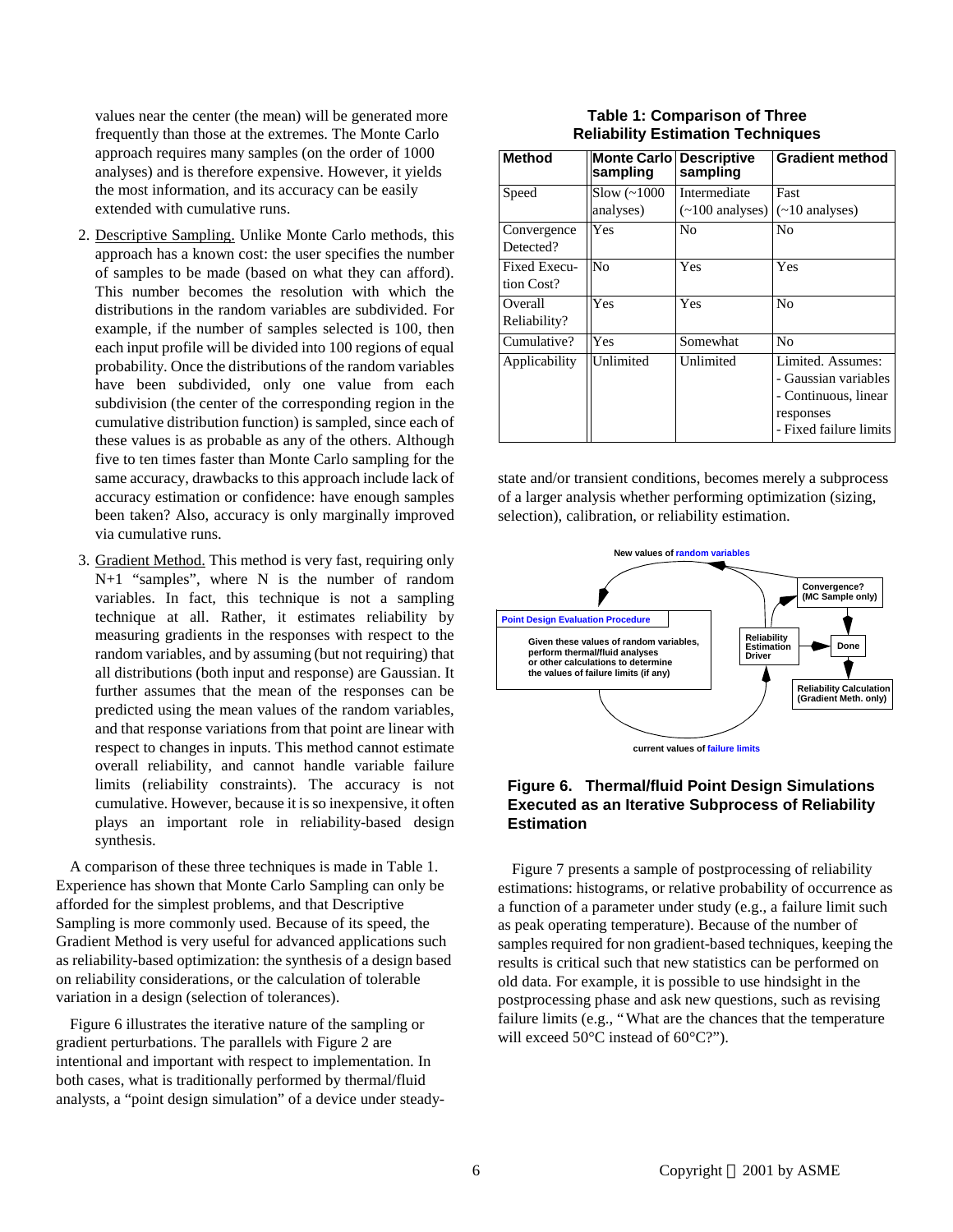

**Figure 7. Examples of Histograms used to Postprocess Reliability Studies**

## **IMPLEMENTATION**

How does a thermal design engineer exploit the availability of these advanced techniques using their favorite thermal/fluid analyzer? Comparing Figure 2 and Figure 6 shows that both model calibration techniques and reliability estimation techniques are related not only because both deal with uncertainty and variation, but because both involve a higher level of analysis beyond a traditional "point design simulation." Most engineering analysis software is set up to solve a deterministic set of equations, either steady state or transient, given a fixed set of inputs. In other words, these programs provide predictions of how a single point design performs under specific environments. Model calibration and reliability estimation, therefore, can both be achieved by using or creating a software tool that can perform multiple iterative point design evaluations. This section describes three such approaches.

The first option uses an in-house development approach. First, engineers can write their own optimization engine or purchase one commercially. Reliability estimation "engines" are comparatively easy to write, but might still be purchased commercially. Then, a means of executing the thermal/fluid analyzer iteratively must then be achieved, perhaps via an API

(application programmer interface) if available, or perhaps simply by modifying and rewriting text input files and reading text output files. A script can then be generated to iteratively run the thermal/fluid analyzer, either (1) driving the uncertain inputs with the optimization engine such that a best match is achieved between simulation predictions and test data or (2) perturbing the random variables and sampling outputs or measuring gradients for reliability estimation. This option is cost effective only if software development labor is inexpensive or if an organization is large enough to recoup the investment of the development of a general-purpose utility. Otherwise, considerable effort will be spent rewriting the software every time a new calibration task arises.

As the second option, engineers can acquire a general purpose MDO (multidisciplinary optimization) environment, most of which also feature statistical analysis tools. Examples of such software include Engineous' iSIGHT®, Phoenix Integration's ModelCenter®, MSC Software's RDCS, Synapse' Pointer®, VR&D's VisualDOC®, and Samtech's BossQuattro. To varying degrees, these programs enable the engineer to set up their favorite thermal/fluid simulation code as part of the evaluation of any one set of unknown or random inputs. The advantages are that these thermal/fluid simulation codes need not "know" that they are being used in such an iterative fashion: little to no modifications of the simulation codes and models are required. This approach also has the advantage of providing an infrastructure that reduces the time to create a new calibration or reliability estimation task. However, disadvantages of the MDO approach include the cost or acquiring and learning such codes, and the relatively slow speeds resulting from inefficiencies in running the simulation code in such a disconnected fashion. Nonetheless, such an approach is clearly better than the current "manual" and "serial" method of calibrating models.

A third choice is to use a thermal/fluid analyzer that already has these advanced features built-in (Cullimore, 1998). This avoids the overhead associated with the first choice, and the additional costs associated with the second choice, and is much faster to execute than either of those choices for various reasons.<sup>2</sup> However, choices are limited for two reasons. First and most important, few thermal/fluid analysts are aware of such capabilities, and hence they demand additional detailed phenomenological modeling power rather than more help with design and calibration tasks. Forgivably, commercial vendors listen to them, and the demand for high-level decision support tools is therefore slack. Second, once analysts discover these gains in productivity and different means of approaching uncertainties, sizing tasks, etc., software suppliers will find it

<sup>2.</sup> In addition to avoiding interprocess communication and overhead associated with starting and restarting programs, a built-in capability can exploit the advantage that previous steady state solutions (which usually comprise the majority of calibration and reliability assessment tasks) in the search were close to the current solution, and can jump quickly to incremental answers.